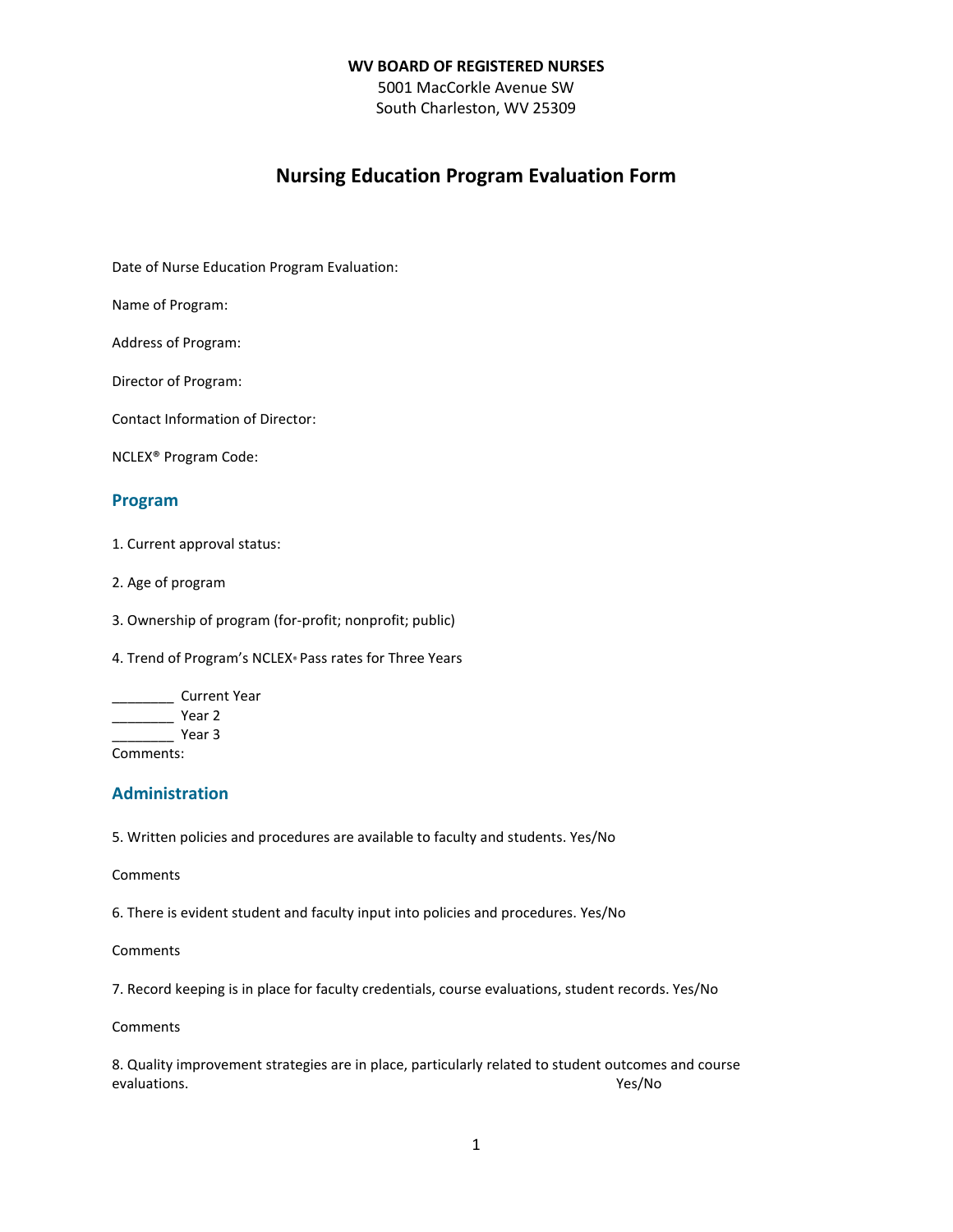5001 MacCorkle Avenue SW South Charleston, WV 25309

#### Comments

9. Students have the educational materials (books, uniforms, software, internet access, syllabi, etc.) they need to be successful. The summer of the summer of the summer of the summer of the summer of the summer of the summer of the summer of the summer of the summer of the summer of the summer of the summer of the summer of the

#### Comments

10. Data is used to set admission, progression, and student performance. Yes/No

#### Comments;

Below are some key areas to check

| a. Student socioeconomic status                            | Yes/No |
|------------------------------------------------------------|--------|
| b. English as a second language                            | Yes/No |
| c. Presence of children under 18 years of age in the home. | Yes/No |
| d. Needs to work while attending program.                  | Yes/No |

e. Program admission includes GPA, SAT®/ACT® or secondary education standard. Yes/No

f. Program remediation programs in place including for clinical errors/near misses.

Yes/No

g. Program progression includes GPA standards, minimum course grades or pass/fail

standard. Yes/No

## **Program Director**

11. How many directors has the program had in the past five years (including interim directors)? \_\_\_\_.

12. Is the director in charge of other allied health and/or vocational programs? Yes/No

13. If the answer to #12 is yes, is there an assistant director for managing the day-to-day operations of the nursing program? The contract of the contract of the contract of the contract of the contract of the contract of the contract of the contract of the contract of the contract of the contract of the contract of the contract

Explain:

14. What is the highest academic degree of the program director?

15. Is the program director a nurse? Yes/No

## **Faculty**

16. Total number of faculty (including full-time, part-time, adjunct clinical faculty each academic cycle, etc.)  $Is$  \_\_\_\_\_\_\_.

17. Number of full-time faculty \_\_\_\_\_.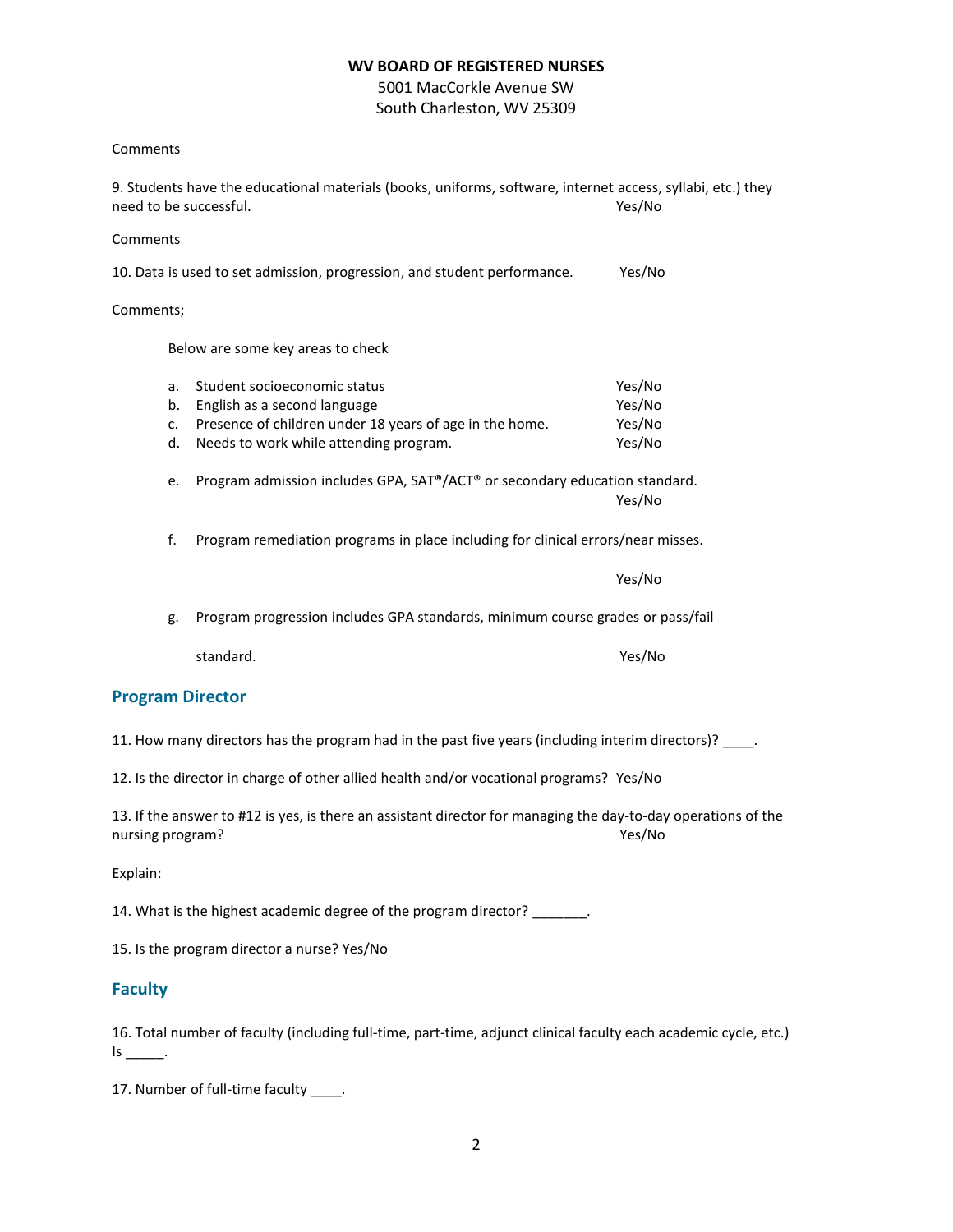5001 MacCorkle Avenue SW South Charleston, WV 25309

18. Credentials of faculty (Provide separately).

| <b>Faculty Name</b> | Highest nursing<br>degree<br>(i.e. ASN, BSN, MSN,<br>DNP, PhD, etc.) | Highest non-nursing<br>degree | <b>National Nursing</b><br>Certification | <b>Nursing Licensure</b> |
|---------------------|----------------------------------------------------------------------|-------------------------------|------------------------------------------|--------------------------|
|                     |                                                                      |                               |                                          |                          |
|                     |                                                                      |                               |                                          |                          |
|                     |                                                                      |                               |                                          |                          |

Comments:

19. Faculty have a basic knowledge of pedagogical methods Yes/No

#### **Comments**

20. Workload for faculty is reasonable (average number of courses taught in an academic year) Yes/No

#### **Comments**

21. All faculty teaching in clinical experiences have performed direct patient care in the last 5 years. Yes/No

#### **Comments**

22. Formal orientation plan for new full-time/part-time faculty is in place. Yes/No

Explain

23. Formal orientation plan for adjunct faculty is in place. Yes/No

#### Explain

24. There is administrative support for ongoing faculty development. Yes/No

Explain

25. All faculty who teach simulation are certified. Yes/No

26. Faculty have control over the curriculum. Yes/No

Explain

27. Full-time faculty turnover during the past academic year was \_\_\_\_\_.

# **Students**

28. English as a second language assistance is provided on an ongoing basis, when appropriate. Yes/No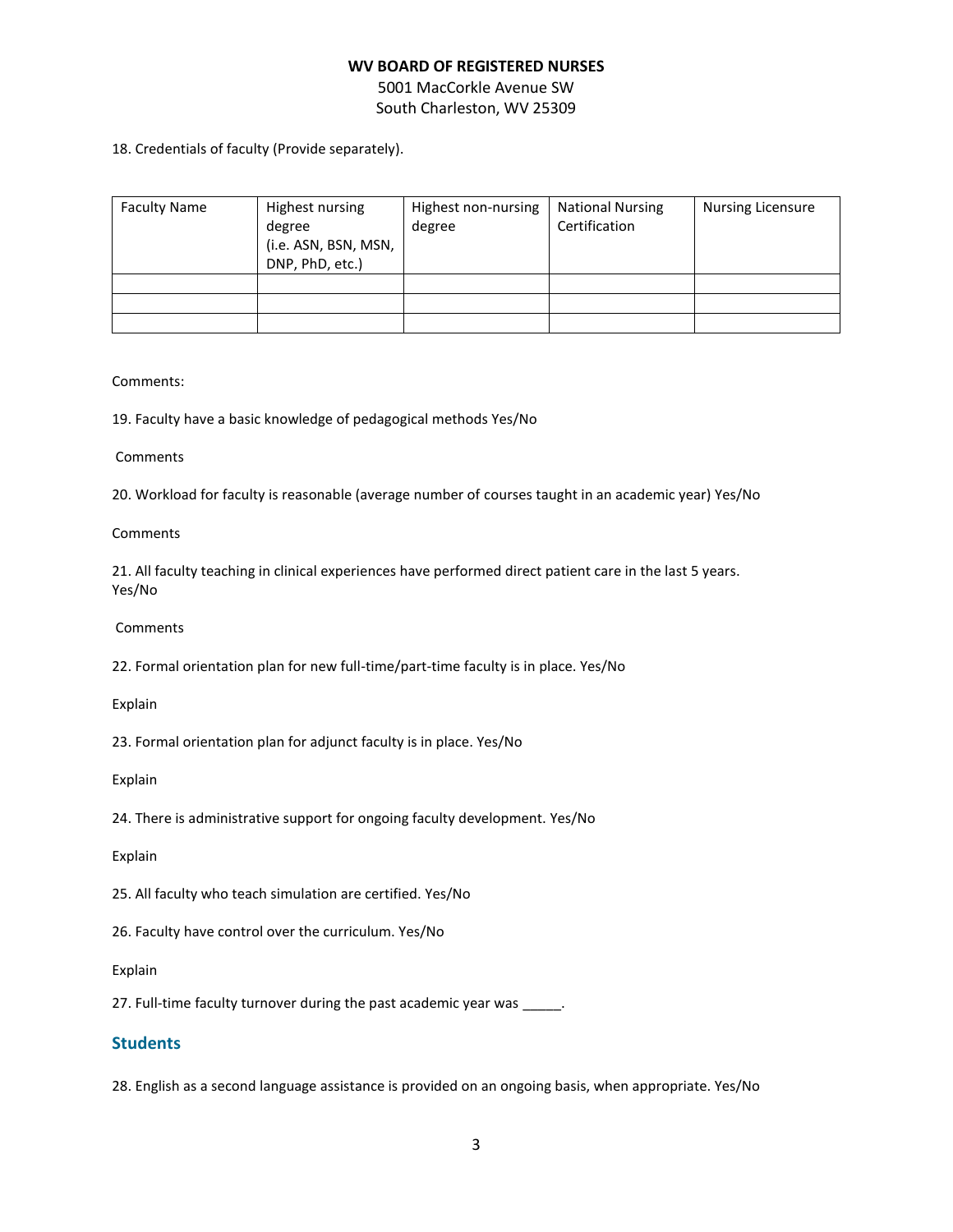5001 MacCorkle Avenue SW South Charleston, WV 25309

#### **Comments**

29. Resources are available for student learning disabilities. Yes/No

#### **Comments**

30. Throughout the program books and resources are provided. Yes/No

**Comments** 

a. When students can't afford books and other required resources, strategies are in place to help them. Yes/No

Explain:

31. Remediation strategies are in place so that students are aware of how to seek help. Yes/No

Comments

a. Remediation strategies include errors/near misses made in clinical experiences. Yes/No

Comment

# **Curriculum and Clinical Experiences**

32. 50% or more of clinical experiences in each course are with direct care with patients. Yes/No

Comment:

33. Variety of clinical settings with diverse patients. Yes/No

Comment

34. Opportunities in clinical experiences for promoting safety and quality. Yes/No

Evidence-based examples include:

| a. Delegation                      | Yes/No |
|------------------------------------|--------|
| b. Emergency procedures            | Yes/No |
| c. Interprofessional communication | Yes/No |
| d. Time management                 | Yes/No |

Comment

# **Teaching and Learning Resources**

35. The simulation lab is accredited. Yes/No